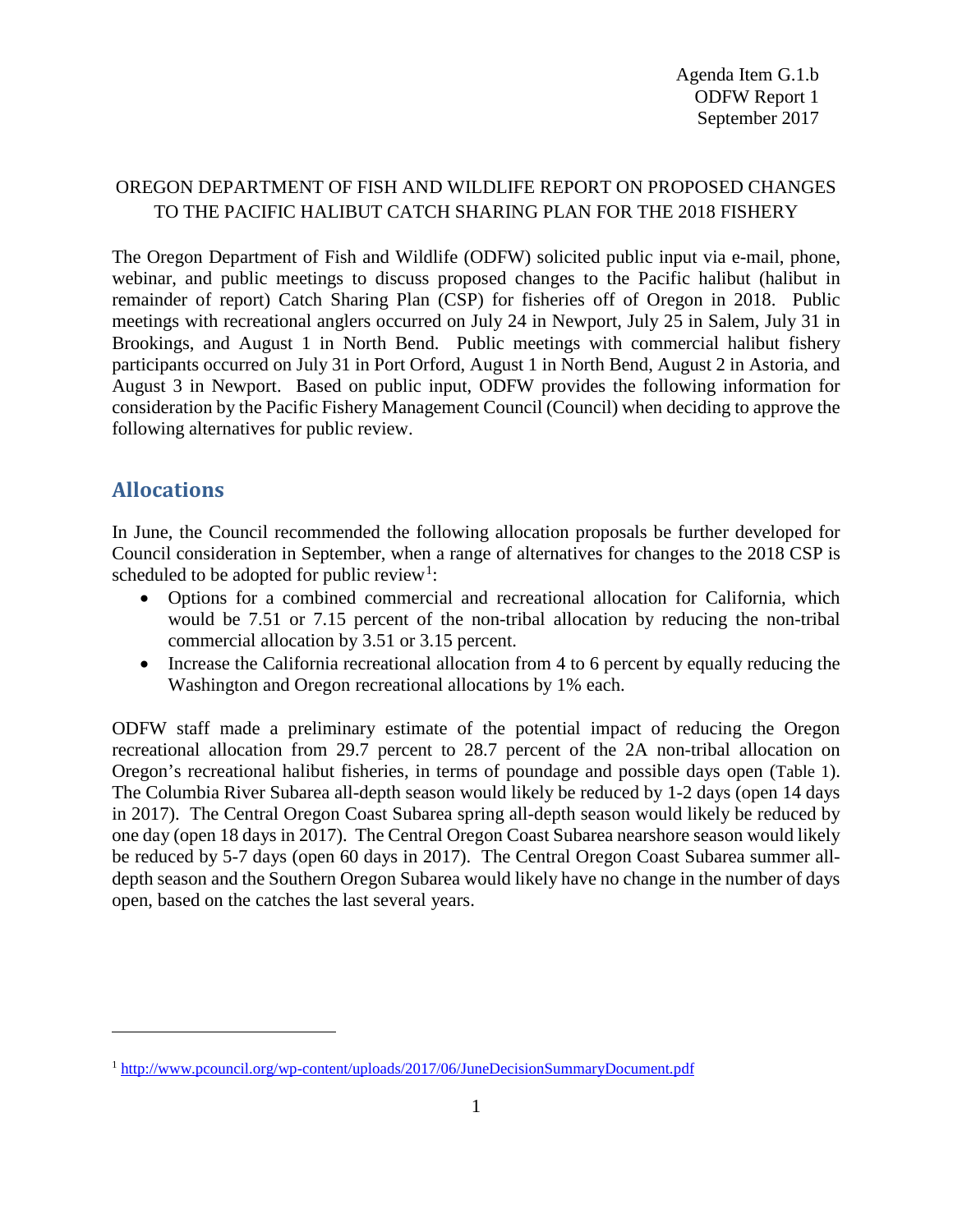<span id="page-1-0"></span>**Table 1. Oregon recreational Pacific halibut fisheries estimated allocations (in pounds net weight), based on reducing the Oregon recreational percentage, and applying to the 2017 non-tribal allocation.** 

|                         | 2017<br><b>Allocation</b><br>$(lbs.)$ | If OR Rec<br><b>Allocation (lbs.)</b><br>reduced by 1% | <b>Difference</b><br>$(lbs.)$ | <b>Potential</b><br><b>Reduction</b><br>in Days<br><b>Open</b> |
|-------------------------|---------------------------------------|--------------------------------------------------------|-------------------------------|----------------------------------------------------------------|
| Columbia River          | 12,799                                | 12,600                                                 | 199                           |                                                                |
| All-Depth               | 12,299                                | 12,100                                                 | 199                           | $1 - 2$                                                        |
| <b>Nearshore</b>        | 500                                   | 500                                                    | 0                             | 0                                                              |
| <b>Central OR Coast</b> | 240,812                               | 232,704                                                | 8,108                         |                                                                |
| Spring All-Depth        | 151,712                               | 146,604                                                | 5,108                         | 1                                                              |
| Summer All-Depth        | 60,203                                | 58,176                                                 | 2,027                         | $0-1$                                                          |
| Nearshore               | 28,897                                | 27,925                                                 | 972                           | $5 - 7$                                                        |
| Southern OR Subarea     | 10,039                                | 9,701                                                  | 338                           | $\overline{0}$                                                 |

During ODFW's outreach efforts, there was no support for the proposed allocation changes for 2018 from any of the recreational or commercial fishery participants that provided input. In general, the commercial fishery participants were against moving any allocation from commercial fisheries to what would become primarily a recreational fishery allocation, stating that reallocation that would primarily benefit recreational fishing should come from existing recreational allocations. The recreational fishery participants expressed concern that the Council had recently spent several years on what was referred to as the "South of Humbug" process. The outcome of that lengthy process has only been in place a short time and it is too soon to determine how the new allocations and fisheries will settle out. Recreational fishery participants also emphasized the economic value of Pacific halibut to Oregon's recreational fisheries and coastal communities.

## **Oregon Recreational Fisheries**

**Columbia River Subarea**

No proposed changes

## **Central Coast Subarea**

### **Split the Central Oregon Coast Subarea into Smaller Areas**

The Central Oregon Coast Subarea (Cape Falcon to Humbug Mountain) is currently managed as one area. Over the last several years, ODFW been asked, by anglers who primarily fish out of Bandon and Coos Bay, to look at reinstating the split of the Central Oregon Coast subarea at the north Florence jetty as was in place from 1995-2003 for the spring all-depth fishery, and 1995- 1999 for the nearshore fishery. If the split were to be reinstated, the ports of Florence south to Port Orford would become a new Central Oregon Coast Southern Subarea [\(Figure 1\)](#page-2-0). The ports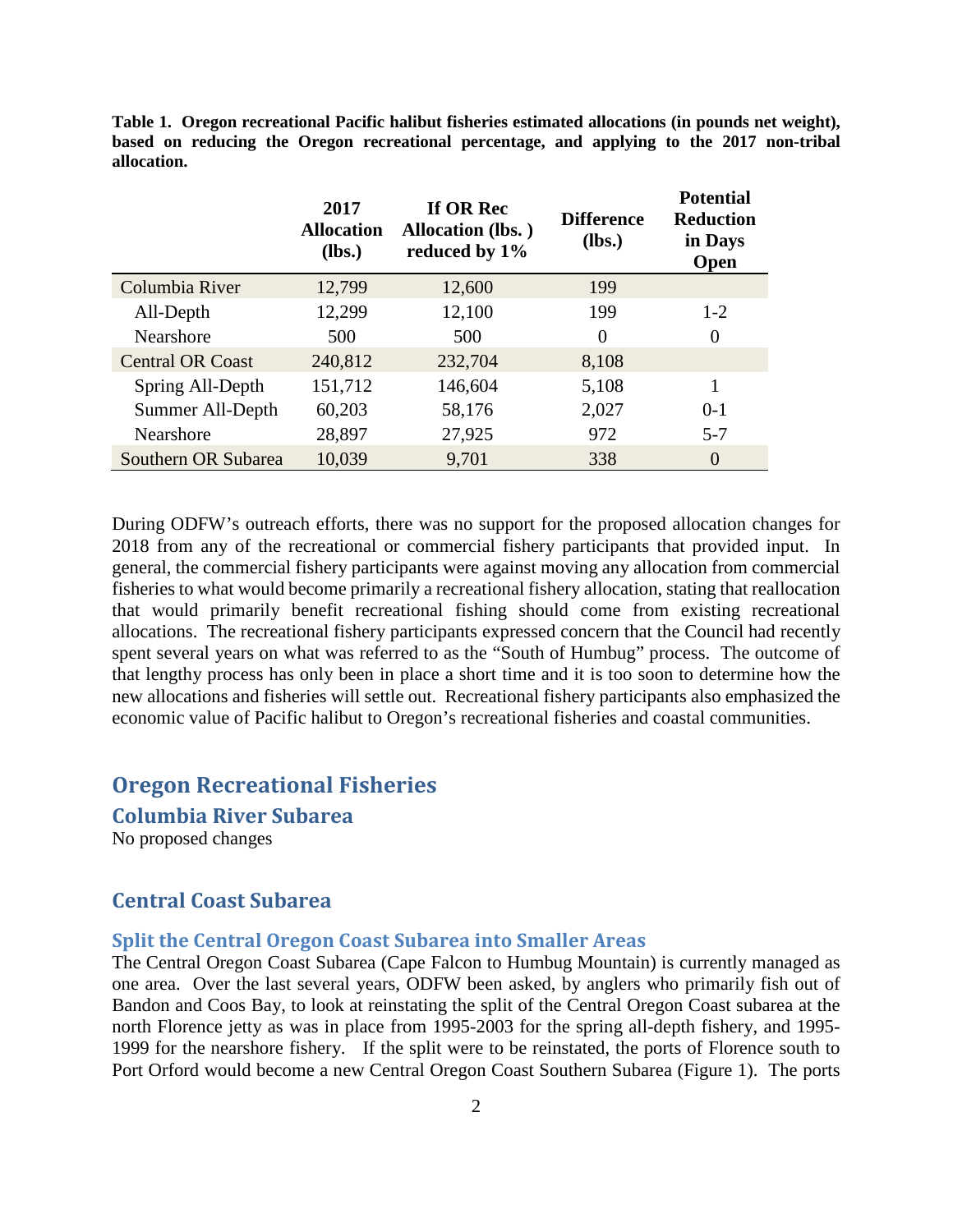of Newport north to Garibaldi/Tillamook would be part of the new Central Oregon Coast Northern Subarea.



<span id="page-2-0"></span>**Figure 1. Map of the current Oregon recreational Pacific halibut subareas (left map) and with proposed split of the Central Oregon Coast Subarea (right map).**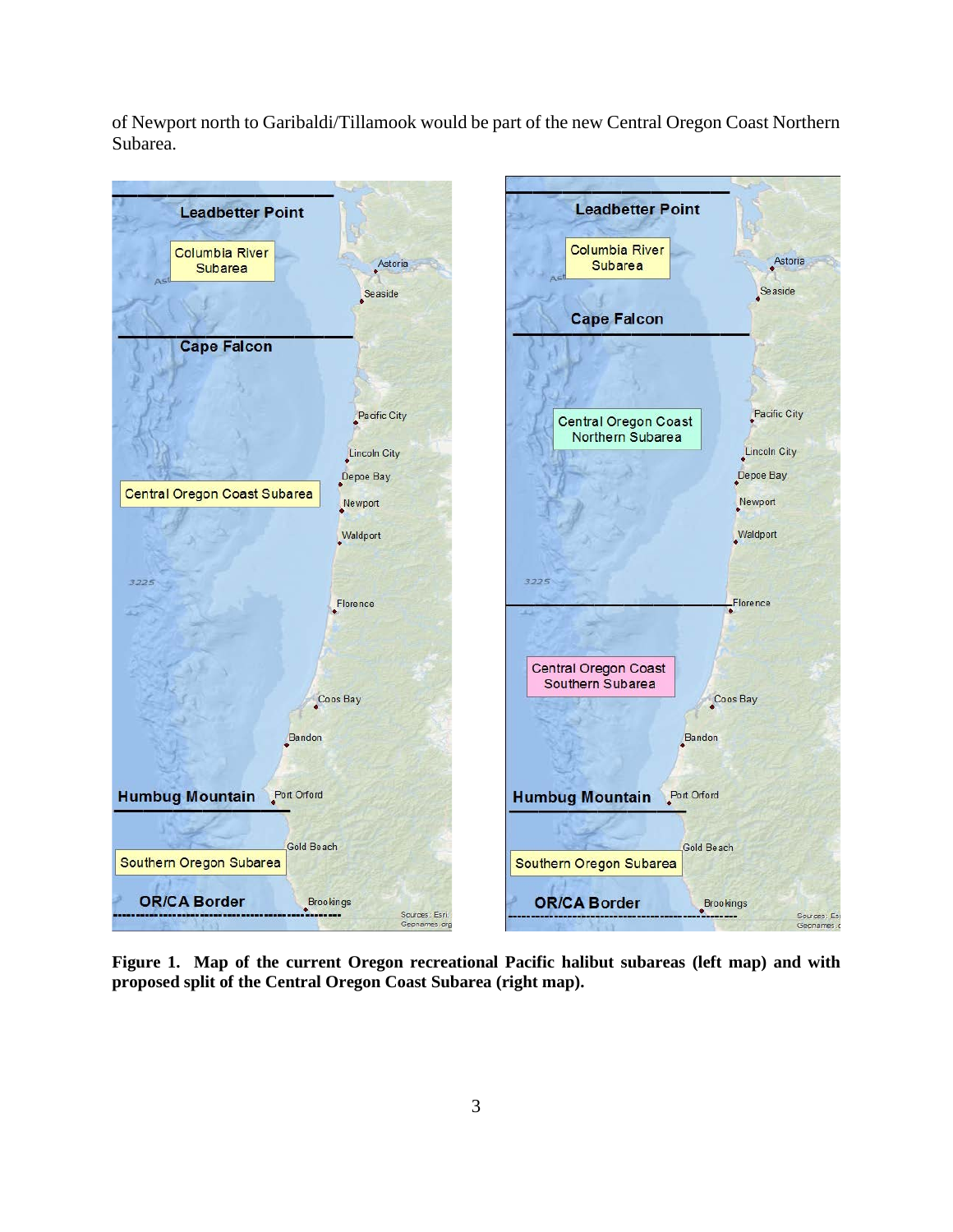### **Alternatives**

**Status Ouo**: The area between Cape Falcon and Humbug Mountain will be managed as one area.

**Alternative 1**: The current Central Oregon Coast Subarea (Cape Falcon to Humbug Mountain) would be split at the North Florence jetty (44<sup>o</sup> 01' 08" N lat.), creating two new subareas that would be allocated and managed separately [\(Figure 1\)](#page-2-0)

**Alternative 1a**. Allocation to the two areas based on percentage of 2011-2016 average landings (91% to the Northern, 9% to the Southern)

**Alternative 1b**. Allocation to the two areas based on percentage of 2011-2016 average angler trips (92% to the Northern, 8% to the Southern)

**Alternative 1c**. Allocation to the two areas based on the percentage when the area was previously split (1995 CSP 90.2% to the Northern, 9.8% to the Southern)

To show the differences between the current poundage allocated to each fishery/area and the three alternatives, [Table 2](#page-3-0) has the allocation percentages applied to the 2017 allocations.

<span id="page-3-0"></span>**Table 2. Allocations (in pounds net weight) to the northern and southern areas under the three alternatives compared to the status quo allocation, based on the 2017 Central Oregon Coast Subarea allocation.**

| <b>Spring AD</b> | 1a      | 1 <sub>b</sub> | 1c      | SQ      |
|------------------|---------|----------------|---------|---------|
| Northern         | 138,058 | 139,575        | 136,844 | 151,712 |
| Southern         | 13,654  | 12,137         | 14,868  |         |
|                  |         |                |         |         |
| <b>Summer AD</b> | 1a      | 1b             | 1c      | SQ      |
| Northern         | 54,785  | 55,387         | 54,303  | 60,203  |
| Southern         | 5,418   | 4,816          | 5,900   |         |
|                  |         |                |         |         |
| <b>Nearshore</b> | 1a      | 1b             | 1c      | SQ      |
| Northern         | 26,296  | 26,585         | 26,065  | 28,897  |
| Southern         | 2,601   | 2,312          | 2,832   |         |

#### **Background**

Anglers in the more southern ports in the Central Oregon Coast Subarea often express concerns that "Newport takes all the fish". Anglers regularly state that the weather and bar conditions around Charleston/Coos Bay and Bandon often do not allow anglers the opportunity to participate in the halibut fishery on the same days, or as often, as out of more northerly ports, specifically Newport. By splitting the subarea into 2 subareas, each with their own quota, anglers fishing out of the proposed Central Oregon Coast – Southern subarea believe that there may be more open fishing days in their area.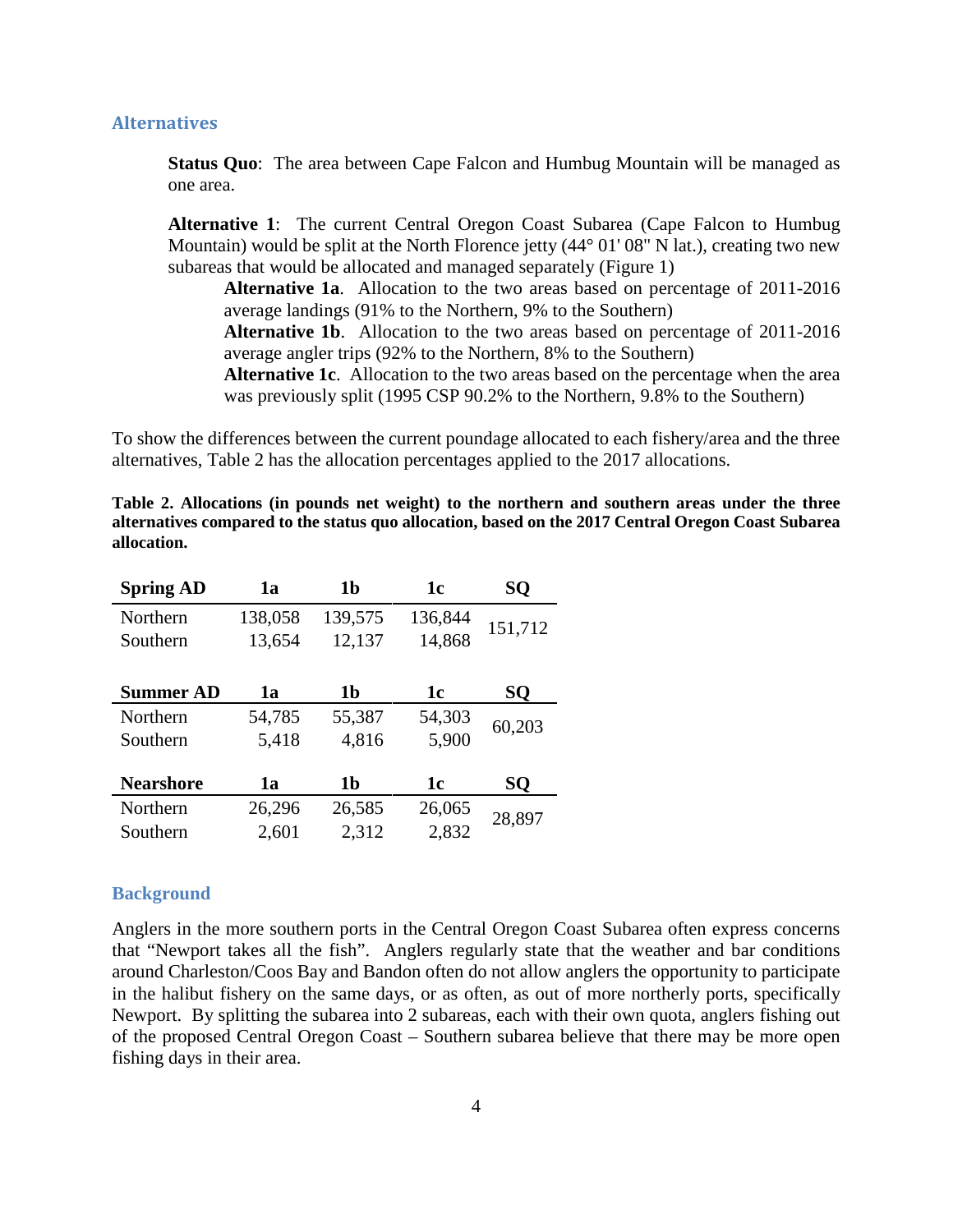Between 1991 and 1994, there was a drastic decrease in the number of days open in the spring alldepth fishery (56 in 1991 down to 13 in 1994; [Figure 2\)](#page-4-0), even as the quota increased. This in part led to the Central Oregon Coast Subarea being split north and south of Florence beginning in 1995. The split was an attempt to provide for some additional opportunities, particularly for ports to the south. In 1995, 1996, and 2001, the southern area had more open days than the northern area. In 1998-2000 and 2002 both areas were open the same number of days. And in 1997 and 2003, the more northern area had more days open (1-2 days). For the 2004 fishery, anglers requested that the split be removed and the area managed as one unit again, because the southern area was open fewer days than the northern area. Since that time the number of open all-depth days for the combined subarea has been higher than the number of open days for either smaller area during the years of the split.



<span id="page-4-0"></span>**Figure 2. Central Oregon Coast Subarea spring all-depth fishery quota and days open by area, 1991-2017.**

The nearshore fishery was also split north and south of Florence beginning in 1995 (**Error! Reference source not found.**). That year the southern area had more days (61) than the north area (37). However, in three out of the next four years the north area had more days, and in the fourth year both areas had an equal number of days. For the 2000 fishery, anglers requested that the split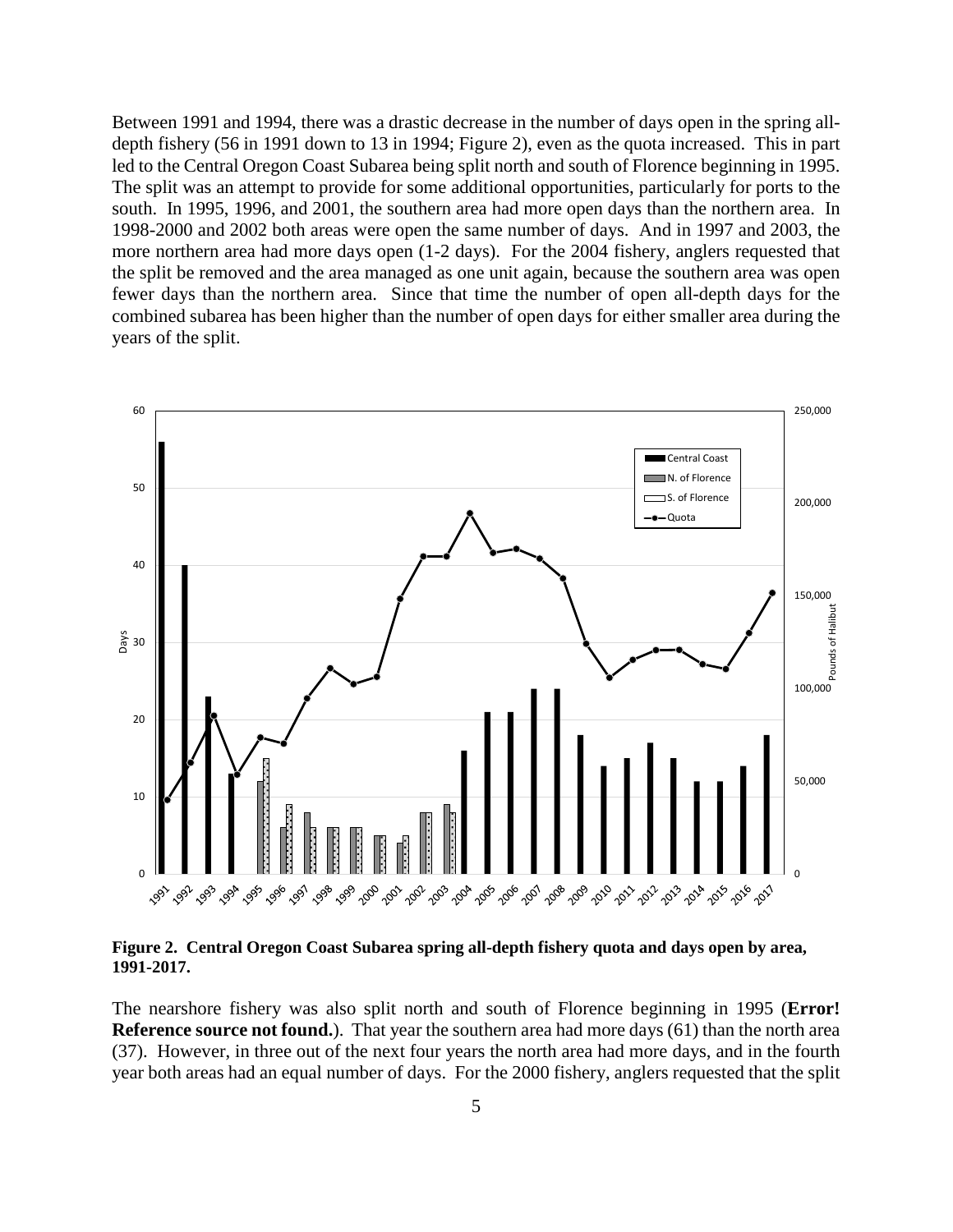be removed and the area be managed as one unit again. Since 2000, with the exception of four years, the nearshore fishery has been open the same number or more days as one combined area than it was for either area when split.



**Figure 3. Central Oregon Coast Subarea nearshore fishery quota and days open by area, 1991- 2017.**

To provide some information on what the halibut seasons might look like in terms of days open under each alternative for each area, compared to status quo, ODFW staff used the average catch per day from the most recent five full years of data available (2012-2016; [Table 3\)](#page-6-0) applied to the allocations in [Table 2.](#page-3-0) Those five years include years with varying salmon and tuna opportunities, and should therefore be reflective of a range of halibut effort.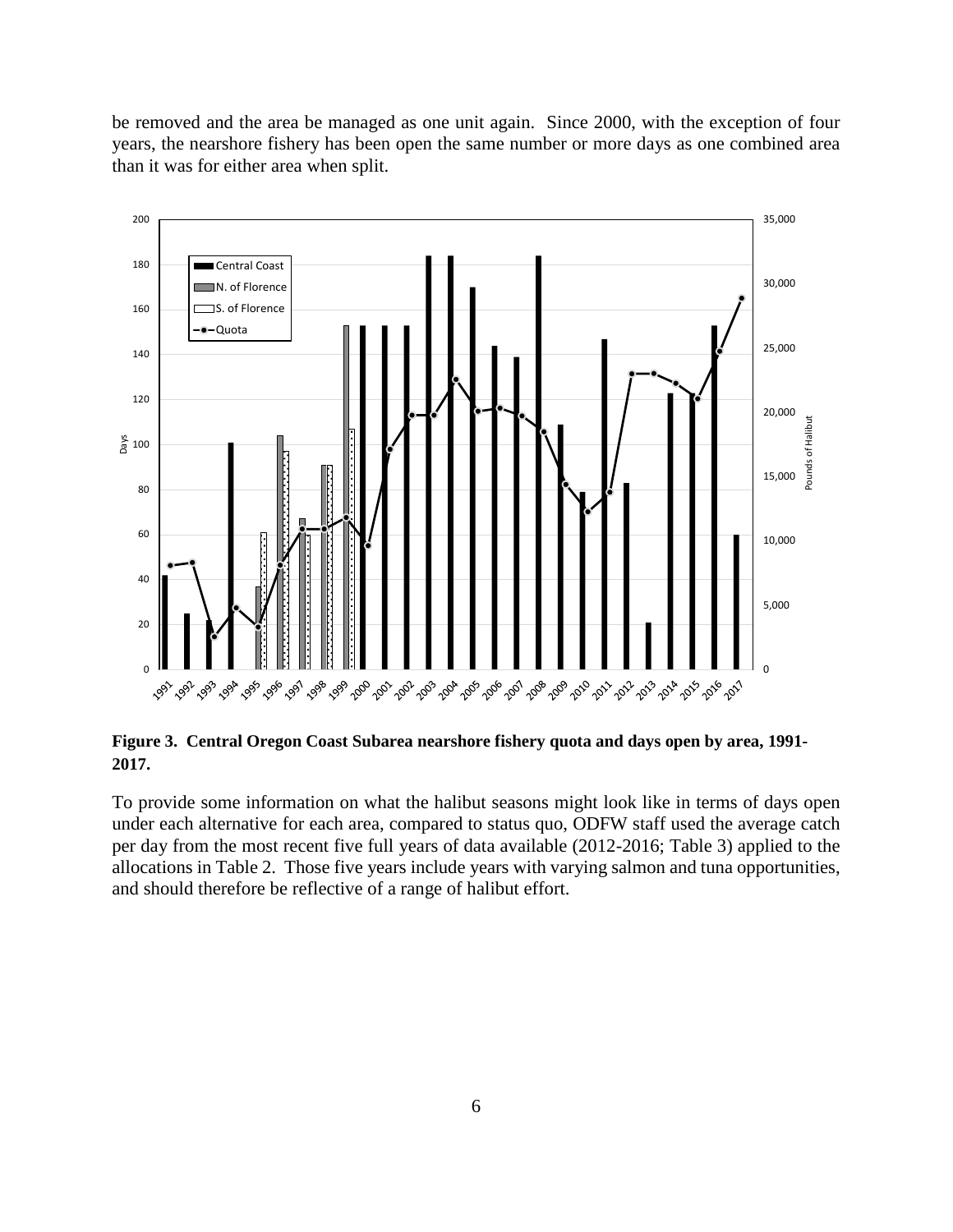| <b>Spring AD</b> | 1a  | 1 <sub>b</sub> | 1 <sub>c</sub> | 2,017 |
|------------------|-----|----------------|----------------|-------|
| Northern         | 17  | 18             | 17             | 18    |
| Southern         | 19  | 17             | 20             |       |
|                  |     |                |                |       |
| <b>Summer AD</b> | 1a  | 1 <sub>b</sub> | 1c             | 2,017 |
| Northern         | 7   | 7              | 7              |       |
| Southern         | 9   | 8              | 10             | N/A   |
|                  |     |                |                |       |
| <b>Nearshore</b> | 1a  | 1 <sub>b</sub> | 1c             | 2,017 |
| Northern         | 75  | 75             | 74             | 60    |
| Southern         | 126 | 112            | 138            |       |

<span id="page-6-0"></span>**Table 3. Projected number of days open by fishery (based on average catch 2012-2016) and area for the allocation alternatives applied to the 2017 Central Oregon Coast Subarea allocation. 2017 actual days open shown for comparison.** 

Staff note that these estimates are based on average catch (pounds per day) which can have large within-year and between-year variability. As an example, if just 2016 was used, the northern area nearshore fishery would be projected to be approximately 150 days long, while the southern area would only have 60-70 days open. But if just 2013 catch rates were used, the northern area would be open 26-27 days while the southern area would be projected to be open the maximum 184 days, and likely leave quota unharvested.

### **Input Received**

Anglers who attended the public meeting in North Bend and supported reinstating the split acknowledged that it did not work as intended in the early 2000s, however, the nature of recreational halibut fishing off of Oregon has changed a great deal since that time. The nearshore fishery in particular has changed from an incidental fishery to a targeted fishery in the last several years, particularly out of Newport, and to some extent Pacific City for part of the summer.

Due to the length of time since the Central Coast Subarea was last split, and the changed nature of particularly the nearshore fishery, ODFW staff believes this proposal warrants further discussion and consideration. Therefore, **ODFW recommends forwarding Alternatives 1a-1c, along with status quo, for additional public comment**.

## **Southern Oregon Subarea**

No proposed changes